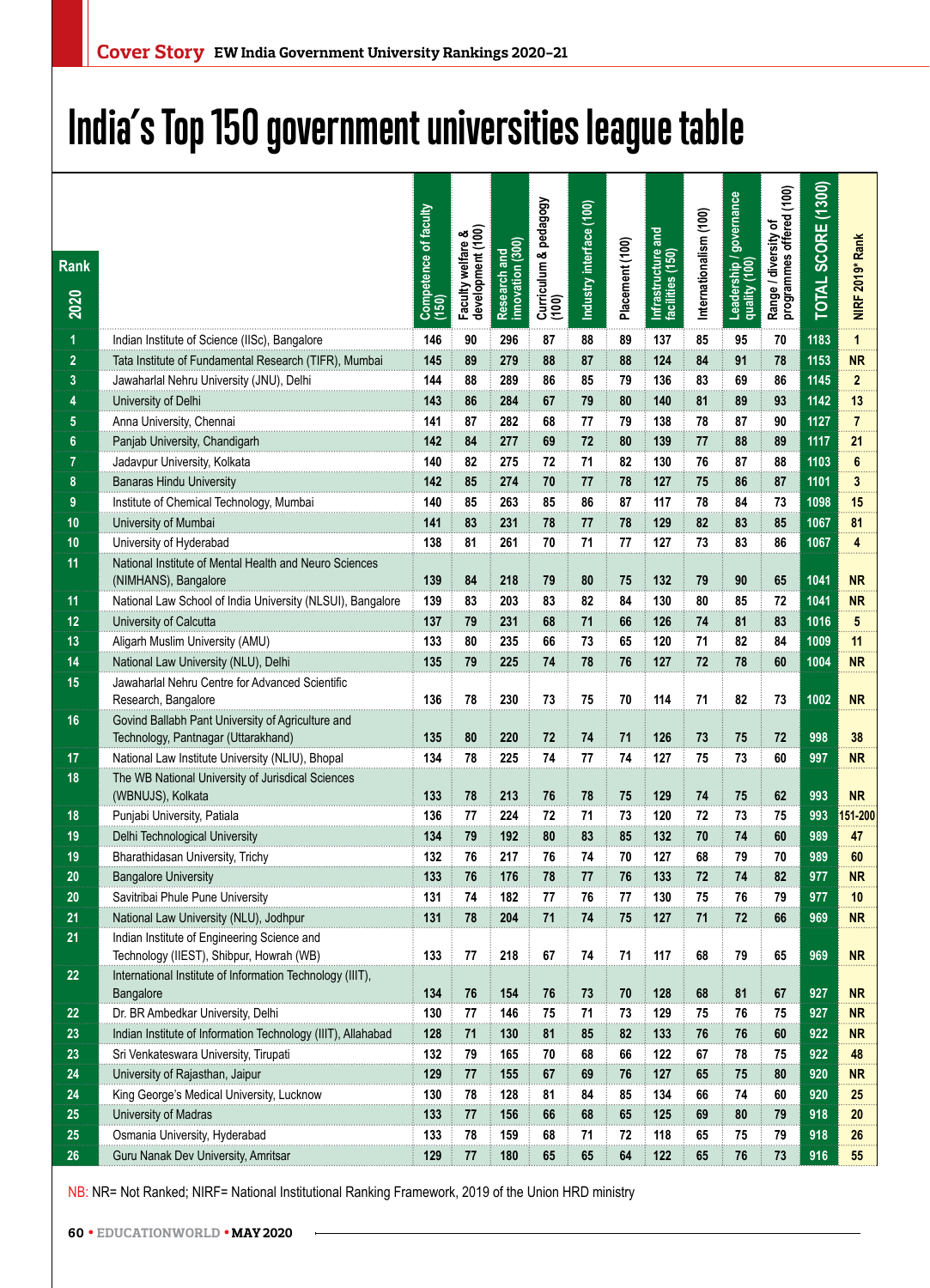| <b>Rank</b><br>2020 |                                                                                                        | Competence of faculty<br>(150) | Faculty welfare &<br>development (100) | innovation (300)<br>Research and | Curriculum & pedagogy<br>(100) | Industry interface (100) | Placement (100) | Infrastructure and<br>facilities (150) | Internationalism (100) | Leadership / governance<br>quality (100) | Range / diversity of<br>programmes offered (100) | TOTAL SCORE (1300) | NIRF 2019* Rank |
|---------------------|--------------------------------------------------------------------------------------------------------|--------------------------------|----------------------------------------|----------------------------------|--------------------------------|--------------------------|-----------------|----------------------------------------|------------------------|------------------------------------------|--------------------------------------------------|--------------------|-----------------|
| 26                  | Punjab Engineering College (PEC) Deemed University,<br>Chandigarh                                      | 135                            | 79                                     | 119                              | 75                             | 79                       | 82              | 135                                    | 71                     | 81                                       | 60                                               | 916                | <b>NR</b>       |
| 27                  | <b>Bharathiar University, Coimbatore</b>                                                               | 132                            | 75                                     | 169                              | 66                             | 67                       | 64              | 122                                    | 68                     | 75                                       | 76                                               | 914                | 14              |
| 27                  | Indraprastha Institute of Information Technology (IIIT), Delhi                                         | 131                            | 76                                     | 121                              | 84                             | 84                       | 87              | 131                                    | 77                     | 62                                       | 61                                               | 914                | $101 - 150$     |
| 28                  | NALSAR University of Law, Hyderabad                                                                    | 129                            | 77                                     | 136                              | 82                             | 80                       | 81              | 122                                    | 65                     | 76                                       | 63                                               | 911                | <b>NR</b>       |
| 29                  | Annamalai University, Annamalai Nagar (TN)                                                             | 131                            | 75                                     | 164                              | 65                             | 69                       | 64              | 123                                    | 71                     | 82                                       | 61                                               | 905                | 101-150         |
| 30                  | Alagappa University, Karaikudi (TN)                                                                    | 130                            | 78                                     | 149                              | 66                             | 75                       | 66              | 123                                    | 67                     | 73                                       | 76                                               | 903                | 28              |
| 30                  | Andhra University, Visakhapatnam                                                                       | 132                            | 79                                     | 142                              | 67                             | 70                       | 65              | 124                                    | 68                     | 77                                       | 79                                               | 903                | 16              |
| 31                  | The Indian Law Institute (Deemed University), Delhi                                                    | 132                            | 74                                     | 138                              | 80                             | 76                       | 77              | 114                                    | 68                     | 78                                       | 63                                               | 900                | <b>NR</b>       |
| 32                  | Indian Agricultural Research Institute, Delhi                                                          | 128                            | 68                                     | 193                              | 66                             | 68                       | 67              | 116                                    | 62                     | 66                                       | 64                                               | 898                | <b>NR</b>       |
| 32                  | School of Planning & Architecture (Deemed University), Delhi                                           | 130                            | 79                                     | 146                              | 68                             | 77                       | 73              | 122                                    | 71                     | 71                                       | 61                                               | 898                | <b>NR</b>       |
| 33                  | The Maharaja Sayajirao University of Baroda                                                            | 131                            | 73                                     | 127                              | 73                             | 72                       | 73              | 125                                    | 71                     | 72                                       | 79                                               | 896                | 01-150          |
| 34                  | Presidency University, Kolkata                                                                         | 135                            | 76                                     | 117                              | 73                             | 68                       | 72              | 121                                    | 72                     | 82                                       | 78                                               | 894                | 101-150         |
| 35                  | Hidayatullah National Law University, Raipur                                                           | 131                            | 74                                     | 134                              | 75                             | 72                       | 74              | 127                                    | 71                     | 73                                       | 60                                               | 891                | <b>NR</b>       |
| 36                  | Sardar Patel University, Vallabh Vidyanagar (Gujarat)                                                  | 126                            | 73                                     | 147                              | 66                             | 68                       | 67              | 122                                    | 67                     | 78                                       | 75                                               | 889                | <b>NR</b>       |
| 37                  | Veer Narmad South Gujarat University, Surat                                                            | 128                            | 72                                     | 139                              | 73                             | 72                       | 71              | 118                                    | 64                     | 71                                       | 79                                               | 887                | <b>NR</b>       |
| 38                  | Madurai Kamaraj University                                                                             | 127                            | 76                                     | 155                              | 60                             | 69                       | 63              | 124                                    | 63                     | 74                                       | 73                                               | 884                | <b>NR</b>       |
| 38                  | University of Mysore                                                                                   | 130                            | 78                                     | 148                              | 64                             | 68                       | 67              | 126                                    | 64                     | 67                                       | 72                                               | 884                | 54              |
| 39                  | Swarnim Gujarat Sports University, Gandhinagar                                                         | 127                            | 70                                     | 164                              | 64                             | 68                       | 66              | 117                                    | 65                     | 67                                       | 71                                               | 879                | <b>NR</b>       |
| 39                  | Jamia Millia Islamia, Delhi                                                                            | 128                            | 77                                     | 140                              | 68                             | 67                       | 65              | 121                                    | 64                     | 75                                       | 74                                               | 879                | 12              |
| 40                  | Visva-Bharati University, Bolpur (WB)                                                                  | 130                            | 76                                     | 155                              | 69                             | 68                       | 65              | 111                                    | 66                     | 77                                       | 60                                               | 877                | 37              |
| 41                  | <b>Tezpur University</b>                                                                               | 127                            | 77                                     | 140                              | 62                             | 72                       | 59              | 122                                    | 63                     | 74                                       | 80                                               | 876                | 29              |
| 42                  | University of Allahabad                                                                                | 128                            | 73                                     | 153                              | 63                             | 65                       | 63              | 124                                    | 59                     | 70                                       | 77                                               | 875                | <b>NR</b>       |
| 43                  | Shivaji University, Kolhapur                                                                           | 129                            | 76                                     | 154                              | 62                             | 63                       | 56              | 118                                    | 65                     | 76                                       | 70                                               | 869                | $01 - 150$      |
| 44                  | Pondicherry University                                                                                 | 126                            | 74                                     | 142                              | 68                             | 70                       | 61              | 116                                    | 63                     | 68                                       | 80                                               | 868                | 48              |
| 45                  | Punjab Agricultural University, Ludhiana                                                               | 125                            | 77                                     | 135                              | 65                             | 74                       | 69              | 120                                    | 64                     | 70                                       | 66                                               | 865                | 51              |
| 46                  | Karnatak University, Dharwad                                                                           | 129                            | 72                                     | 134                              | 63                             | 65                       | 60              | 123                                    | 65                     | 76                                       | 73                                               | 860                | 51-200          |
| 46                  | National Dairy Research Institute (Deemed University), Karnal                                          | 128                            | 75                                     | 127                              | 67                             | 76                       | 66              | 119                                    | 64                     | 75                                       | 63                                               | 860                | <b>NR</b>       |
| 47                  | Dr. Ram Manohar Lohiya National Law University, Lucknow                                                | 127                            | 74                                     | 114                              | 74                             | 72                       | 71              | 121                                    | 71                     | 74                                       | 60                                               | 858                | <b>NR</b>       |
| 48                  | National Brain Research Centre (NBRC) Deemed university,                                               |                                |                                        |                                  |                                |                          |                 |                                        |                        |                                          |                                                  |                    |                 |
|                     | Manesar (Gurgaon)                                                                                      | 130                            | 76                                     | 101                              | 71                             | 78                       | 71              | 123                                    | 66                     | 77                                       | 62                                               | 855                | <b>NR</b>       |
| 49                  | Chennai Mathematical Institute                                                                         | 129                            | 77                                     | 116                              | 74                             | 72                       | 72              | 109                                    | 66                     | 77                                       | 60                                               | 852                | <b>NR</b>       |
| 50                  | TERI School of Advanced Studies (Deemed University), Delhi                                             | 123                            | 67                                     | 125                              | 71                             | 74                       | 69              | 119                                    | 66                     | 72                                       | 65                                               | 851                | 01-150          |
| 51                  | University of Lucknow                                                                                  | 122                            | 72                                     | 136                              | 64                             | 68                       | 61              | 115                                    | 61                     | 70                                       | 80                                               | 849                | <b>NR</b>       |
| 52                  | Himachal Pradesh University, Shimla                                                                    | 123                            | 67                                     | 143                              | 60                             | 65                       | 63              | 121                                    | 62                     | 72                                       | 71                                               | 847                | 151-200         |
| 53                  | Sant Longowal Institute of Engineering and Technology<br>(Deemed University), Longowal (Punjab)        | 121                            | 71                                     | 131                              | 69                             | 71                       | 69              | 123                                    | 61                     | 66                                       | 61                                               | 843                | 151-200         |
| 54                  | Cochin University of Science & Technology (CUSAT)                                                      | 124                            | 72                                     | 142                              | 63                             | 66                       | 64              | 115                                    | 63                     | 66                                       | 65                                               | 840                | 65              |
| 55                  | Tamil Nadu Dr. J. Jayalalithaa Fisheries University,                                                   |                                |                                        |                                  |                                |                          |                 |                                        |                        |                                          |                                                  |                    |                 |
|                     | Nagapattinam                                                                                           | 121                            | 68                                     | 138                              | 67                             | 74                       | 72              | 107                                    | 62                     | 68                                       | 60                                               | 837                | 151-200         |
| 56                  | Central University of South Bihar, Gaya                                                                | 118                            | 65                                     | 134                              | 64                             | 68                       | 67              | 110                                    | 64                     | 65                                       | 80                                               | 835                | <b>NR</b>       |
| 57                  | Lakshmibai National Institute of Physical Education<br>(Deemed University), Gwalior                    | 116                            | 66                                     | 124                              | 66                             | 70                       | 67              | 125                                    | 62                     | 66                                       | 71                                               | 833                | ${\sf NR}$      |
| 58                  | Atal Bihari Vajpayee Indian Institute of Information<br>Technology and Management (ABV-IIITM), Gwalior | 124                            | 76                                     | 106                              | 71                             | 72                       | 69              | 116                                    | 69                     | 67                                       | 62                                               | 832                | NR              |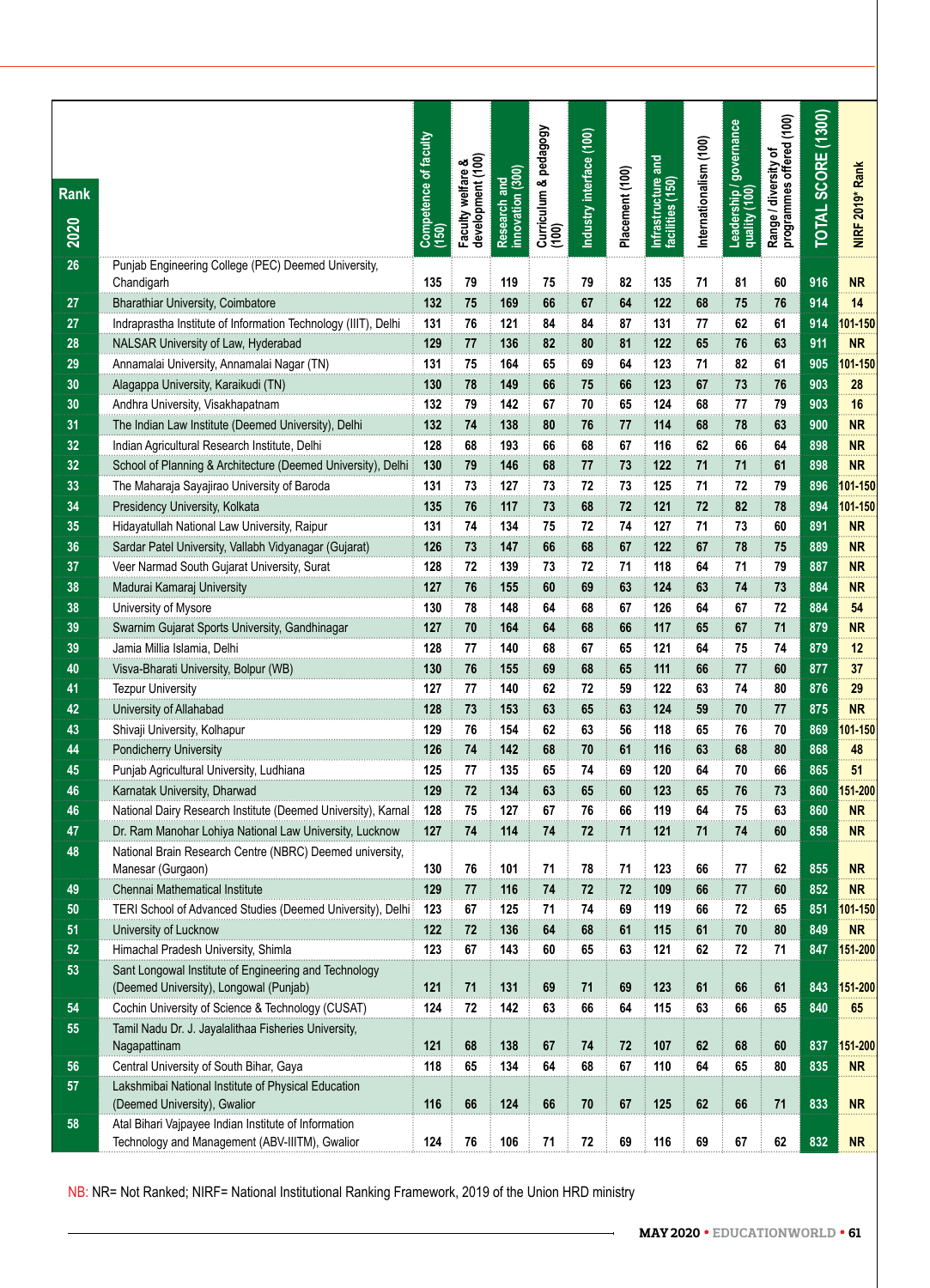| <b>Rank</b><br>2020 |                                                                                               | Competence of faculty<br>(150) | Faculty welfare &<br>development (100) | (300)<br>Research and<br>innovation (30 | Curriculum & pedagogy<br>(100) | Industry interface (100) | Placement (100) | Infrastructure and<br>facilities (150) | Internationalism (100) | governance<br>Leadership / g<br>quality (100)<br>quality | (100)<br>Range / diversity of<br>programmes offered | (1300)<br><b>TOTAL SCORE</b> | NIRF 2019* Rank |
|---------------------|-----------------------------------------------------------------------------------------------|--------------------------------|----------------------------------------|-----------------------------------------|--------------------------------|--------------------------|-----------------|----------------------------------------|------------------------|----------------------------------------------------------|-----------------------------------------------------|------------------------------|-----------------|
| 59                  | University of Kalyani (WB)                                                                    | 120                            | 69                                     | 134                                     | 64                             | 68                       | 62              | 109                                    | 65                     | 66                                                       | 73                                                  | 830                          | 91              |
| 59                  | Nalanda University, Rajgir (Bihar)                                                            | 130                            | 74                                     | 89                                      | 69                             | 66                       | 63              | 122                                    | 66                     | 77                                                       | 74                                                  | 830                          | <b>NR</b>       |
| 60                  | Kavikulaguru Kalidas Sanskrit University, Ramtek (Nagpur)                                     | 121                            | 71                                     | 136                                     | 60                             | 62                       | 60              | 113                                    | 71                     | 67                                                       | 68                                                  | 829                          | <b>NR</b>       |
| 60                  | Dr. Harisingh Gour Vishwavidyalaya, Sagar                                                     | 122                            | 71                                     | 141                                     | 58                             | 64                       | 59              | 114                                    | 61                     | 69                                                       | 70                                                  | 829                          | <b>NR</b>       |
| 61                  | The University of Burdwan (WB)                                                                | 120                            | 70                                     | 131                                     | 61                             | 65                       | 66              | 101                                    | 66                     | 67                                                       | 75                                                  | 822                          | 89              |
| 62                  | Indian Veterinary Research Institute (Deemed University),                                     |                                |                                        |                                         |                                |                          |                 |                                        |                        |                                                          |                                                     |                              |                 |
|                     | Bareilly (UP)                                                                                 | 125<br>120                     | 75                                     | 102                                     | 68                             | 70                       | 68              | 120                                    | 61                     | 72                                                       | 59                                                  | 820<br>819                   | <b>NR</b>       |
| 63<br>64            | University of Kerala, Thiruvananthapuram<br>Indian Institute of Space Science and Technology, |                                | 68                                     | 126                                     | 61                             | 63                       | 61              | 111                                    | 62                     | 67                                                       | 80                                                  |                              | 22              |
|                     | Thiruvananthapuram                                                                            | 122                            | 78                                     | 96                                      | 67                             | 73                       | 68              | 119                                    | 62                     | 69                                                       | 64                                                  | 818                          | <b>NR</b>       |
| 65                  | Krishna University, Machilipatnam (AP)                                                        | 119                            | 78                                     | 110                                     | 64                             | 67                       | 62              | 121                                    | 60                     | 66                                                       | 69                                                  | 816                          | <b>NR</b>       |
| 65                  | Tilak Maharashtra Vidyapeeth, Pune                                                            | 124                            | 78                                     | 107                                     | 63                             | 66                       | 65              | 117                                    | 62                     | 66                                                       | 68                                                  | 816                          | <b>NR</b>       |
| 66                  | University of Jammu                                                                           | 115                            | 67                                     | 145                                     | 62                             | 61                       | 60              | 108                                    | 61                     | 62                                                       | 74                                                  | 815                          | 74              |
| 66                  | National Institute of Food Technology Entrepreneurship and                                    |                                |                                        |                                         |                                |                          |                 |                                        |                        |                                                          |                                                     |                              |                 |
|                     | Management (NIFTEM) Deemed University, Sonipat                                                | 129                            | 72                                     | 94                                      | 68                             | 69                       | 63              | 121                                    | 65                     | 75                                                       | 59                                                  | 815                          | <b>NR</b>       |
| 67                  | Guru Gobind Singh Indraprastha University, Delhi                                              | 120                            | 74                                     | 111                                     | 65                             | 60                       | 61              | 119                                    | 61                     | 67                                                       | 75                                                  | 813                          | 66              |
| 68                  | Gujarat University, Ahmedabad                                                                 | 110                            | 69                                     | 127                                     | 67                             | 70                       | 65              | 111                                    | 62                     | 57                                                       | 72                                                  | 810                          | $01 - 150$      |
| 68                  | Kurukshetra University (Haryana)                                                              | 114                            | 67                                     | 134                                     | 54                             | 66                       | 65              | 115                                    | 61                     | 61                                                       | 73                                                  | 810                          | 98              |
| 69                  | Gujarat National Law University, Gandhinagar                                                  | 127                            | 74                                     | 102                                     | 61                             | 69                       | 67              | 115                                    | 63                     | 74                                                       | 57                                                  | 809                          | <b>NR</b>       |
| 69                  | Periyar University, Salem                                                                     | 112                            | 69                                     | 120                                     | 66                             | 68                       | 67              | 110                                    | 65                     | 59                                                       | 73                                                  | 809                          | 68              |
| 70                  | Central University of Tamil Nadu, Thiruvarur                                                  | 117                            | 69                                     | 112                                     | 62                             | 70                       | 64              | 107                                    | 63                     | 64                                                       | 80                                                  | 808                          | 51-200          |
| $70$                | Rashtriya Sanskrit Sansthan (Deemed University), Delhi                                        | 110                            | 67                                     | 117                                     | 65                             | 68                       | 66              | 118                                    | 64                     | 60                                                       | 73                                                  | 808                          | <b>NR</b>       |
| 71                  | Forest Research Institute (Deemed University), Dehradun                                       | 116                            | 74                                     | 105                                     | 65                             | 75                       | 64              | 118                                    | 63                     | 64                                                       | 59                                                  | 803                          | <b>NR</b>       |
| 71                  | North-Eastern Hill University (NEHU), Shillong                                                | 117                            | 73                                     | 117                                     | 60                             | 62                       | 59              | 123                                    | 63                     | 64                                                       | 65                                                  | 803                          | 39              |
| 72                  | Tamil Nadu Agricultural University, Coimbatore                                                | 114                            | 69                                     | 117                                     | 68                             | 73                       | 65              | 109                                    | 61                     | 61                                                       | 64                                                  | 801                          | 44              |
| 72                  | Central University of Odisha, Koraput                                                         | 114                            | 78                                     | 101                                     | 67                             | 72                       | 58              | 109                                    | 60                     | 64                                                       | 78                                                  | 801                          | 151-200         |
| 73                  | Tamil Nadu Veterinary & Animal Sciences University, Chennai                                   | 127                            | 76                                     | 98                                      | 64                             | 69                       | 59              | 111                                    | 63                     | 74                                                       | 59                                                  | 800                          | 70              |
| 73                  | Central University of Karnataka, Kalaburagi                                                   | 116                            | 73                                     | 113                                     | 63                             | 62                       | 60              | 115                                    | 62                     | 63                                                       | 73                                                  | 800                          | <b>NR</b>       |
| 74                  | Rajiv Gandhi University, Itanagar                                                             | 121                            | 67                                     | 101                                     | 62                             | 65                       | 59              | 122                                    | 62                     | 68                                                       | 71                                                  | 798                          | 99              |
| 75<br>76            | Gauhati University<br>Assam University, Silchar                                               | 111<br>114                     | 68<br>72                               | 128<br>114                              | 62<br>61                       | 65<br>60                 | 62<br>64        | 110<br>113                             | 63<br>61               | 58<br>63                                                 | 70<br>73                                            | 797<br>795                   | 42<br>97        |
| 77                  | Jiwaji University, Gwalior                                                                    | 113                            | 68                                     | 134                                     | 63                             | 64                       | 55              | 110                                    | 62                     | 60                                                       | 65                                                  | 794                          | <b>NR</b>       |
| 78                  | University of North Bengal, Darjeeling                                                        | 118                            | 64                                     | 114                                     | 63                             | 62                       | 63              | 116                                    | 62                     | 63                                                       | 68                                                  | 793                          | <b>NR</b>       |
| 79                  | Mahatma Gandhi University, Kottayam                                                           | 105                            | 65                                     | 119                                     | 65                             | 69                       | 64              | 108                                    | 61                     | 60                                                       | 74                                                  | 790                          | 30              |
| 80                  | Utkal University, Bhubaneswar                                                                 | 115                            | 69                                     | 105                                     | 61                             | 62                       | 64              | 117                                    | 61                     | 62                                                       | 71                                                  | 787                          | 101-150         |
| 81                  | Mother Teresa Women's University, Kodaikanal                                                  | 118                            | 74                                     | 87                                      | 64                             | 70                       | 62              | 112                                    | 64                     | 65                                                       | 70                                                  | 786                          | NR              |
| 82                  | University of Agricultural Sciences, Bangalore                                                | 115                            | 64                                     | 115                                     | 66                             | 68                       | 62              | 106                                    | 62                     | 62                                                       | 60                                                  | 780                          | NR              |
| 83                  | Manonmaniam Sundaranar University, Tirunelveli                                                | 111                            | 65                                     | 106                                     | 66                             | 70                       | 63              | 108                                    | 61                     | 58                                                       | 70                                                  | 778                          | 93              |
| 84                  | Jawaharlal Nehru Technological University, Kakinada (AP)                                      | 114                            | 78                                     | 104                                     | 60                             | 67                       | 62              | 109                                    | 62                     | 61                                                       | 59                                                  | 776                          | 51-200          |
| 85                  | Central University of Gujarat, Gandhinagar                                                    | 115                            | 66                                     | 104                                     | 60                             | 59                       | 61              | 105                                    | 62                     | 62                                                       | 80                                                  | 774                          | 151-200         |
| 85                  | The Tamil Nadu Dr. MGR Medical University, Chennai                                            | 123                            | 66                                     | 87                                      | 65                             | 70                       | 63              | 116                                    | 60                     | 60                                                       | 64                                                  | 774                          | <b>NR</b>       |
| 86                  | Manipur University, Imphal                                                                    | 108                            | 70                                     | 117                                     | 58                             | 66                       | 61              | 101                                    | 64                     | 58                                                       | 69                                                  | 772                          | 51-200          |
| 86                  | University of Kashmir, Srinagar                                                               | 108                            | 68                                     | 116                                     | 58                             | 64                       | 58              | 104                                    | 64                     | 57                                                       | 75                                                  | 772                          | 53              |
| 87                  | Sri Krishnadevaraya University, Anantapur (AP)                                                | 109                            | 69                                     | 122                                     | 60                             | 61                       | 63              | 98                                     | 65                     | 56                                                       | 67                                                  | 770                          | $01 - 150$      |
| 87                  | Tamil University, Thanjavur                                                                   | 118                            | 70                                     | 84                                      | 65                             | 67                       | 66              | 97                                     | 61                     | 67                                                       | 75                                                  | 770                          | NR.             |
| 88                  | Central University of Jharkhand, Ranchi                                                       | 121                            | 72                                     | 86                                      | 62                             | 61                       | 58              | 106                                    | 62                     | 68                                                       | 72                                                  | 768                          | NR.             |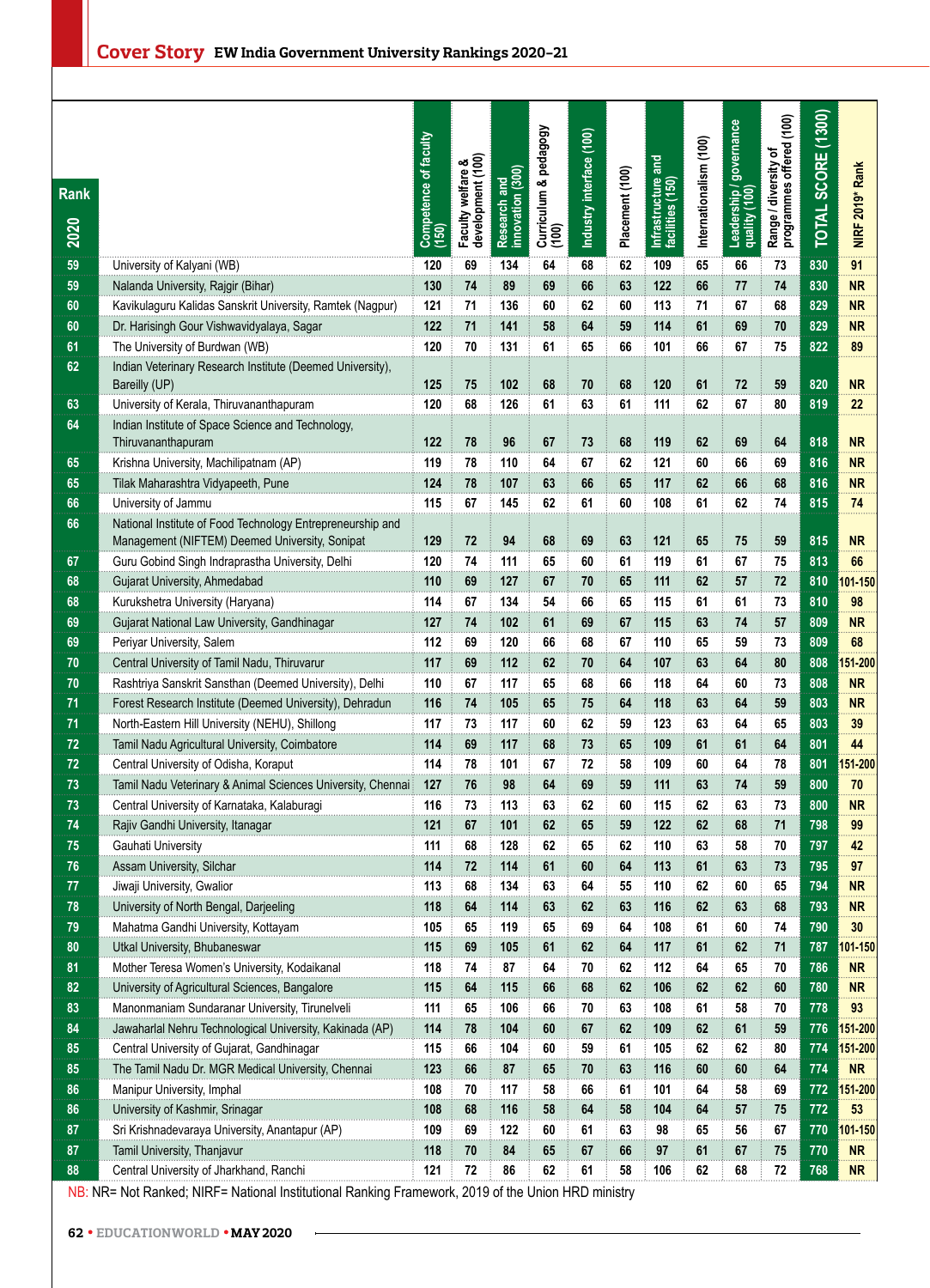| <b>Rank</b><br>2020 |                                                                                                                | Competence of faculty<br>(150) | Faculty welfare &<br>development (100) | Research and<br>innovation (300) | Curriculum & pedagogy<br>(100) | Industry interface (100) | Placement (100) | Infrastructure and<br>facilities (150) | Internationalism (100) | Leadership / governance<br>quality (100) | Range / diversity of<br>programmes offered (100) | TOTAL SCORE (1300) | NIRF 2019* Rank |
|---------------------|----------------------------------------------------------------------------------------------------------------|--------------------------------|----------------------------------------|----------------------------------|--------------------------------|--------------------------|-----------------|----------------------------------------|------------------------|------------------------------------------|--------------------------------------------------|--------------------|-----------------|
| 89                  | Saurashtra University, Rajkot                                                                                  | 105                            | 65                                     | 120                              | 62                             | 52                       | 58              | 108                                    | 61                     | 62                                       | 74                                               | 767                | 101-150         |
| 90                  | Tripura University, Agartala                                                                                   | 117                            | 66                                     | 88                               | 61                             | 64                       | 62              | 114                                    | 61                     | 61                                       | 71                                               | 765                | 151-200         |
| 91                  | Central University of Kerala, Kasaragod                                                                        | 117                            | 66                                     | 89                               | 60                             | 62                       | 59              | 107                                    | 60                     | 64                                       | 79                                               | 763                | 101-150         |
| 92                  | Jawaharlal Nehru Technological University, Anantapur (AP)                                                      | 116                            | 69                                     | 94                               | 60                             | 67                       | 65              | 107                                    | 62                     | 63                                       | 58                                               | 761                | 101-150         |
| 93                  | Anand Agricultural University (Gujarat)                                                                        | 117                            | 62                                     | 84                               | 67                             | 68                       | 61              | 113                                    | 63                     | 64                                       | 61                                               | 760                | 67              |
| 94                  | Central Agricultural University, Imphal                                                                        | 116                            | 68                                     | 107                              | 54                             | 66                       | 57              | 105                                    | 62                     | 63                                       | 60                                               | 758                | 101-150         |
| 94                  | Rashtriya Sanskrit Vidyapeetha (Deemed University), Tirupati                                                   | 120                            | 72                                     | 82                               | 64                             | 63                       | 61              | 116                                    | 56                     | 67                                       | 57                                               | 758                | <b>NR</b>       |
| 95                  | Indian Maritime University, Chennai                                                                            | 117                            | 67                                     | 91                               | 63                             | 65                       | 66              | 102                                    | 62                     | 62                                       | 60                                               | 755                | <b>NR</b>       |
| 95                  | Kumaun University, Nainital                                                                                    | 107                            | 67                                     | 111                              | 56                             | 66                       | 59              | 106                                    | 61                     | 55                                       | 67                                               | 755                | <b>NR</b>       |
| 96                  | Central Institute of Fisheries Education (Deemed University),<br>Mumbai                                        | 113                            | 69                                     | 102                              | 64                             | 65                       | 58              | 103                                    | 60                     | 60                                       | 59                                               | 753                | <b>NR</b>       |
| 97                  | Central University of Himachal Pradesh, Kangra                                                                 | 113                            | 65                                     | 94                               | 57                             | 64                       | 58              | 105                                    | 60                     | 60                                       | 75                                               | 751                | <b>NR</b>       |
| 98                  | Hemwati Nandan Bahuguna Garhwal University                                                                     | 104                            | 63                                     | 109                              | 56                             | 66                       | 59              | 106                                    | 61                     | 54                                       | 70                                               | 748                | <b>NR</b>       |
| 98                  | Deen Dayal Upadhyaya Gorakhpur University                                                                      | 107                            | 62                                     | 101                              | 61                             | 63                       | 64              | 104                                    | 59                     | 57                                       | 70                                               | 748                | <b>NR</b>       |
| 99                  | Gulbarga University, Kalaburagi                                                                                | 112                            | 69                                     | 108                              | 58                             | 57                       | 54              | 100                                    | 62                     | 59                                       | 67                                               | 746                | <b>NR</b>       |
| 100                 | Homi Bhabha National Institute (Deemed University), Mumbai                                                     | 102                            | 65                                     | 110                              | 55                             | 66                       | 56              | 105                                    | 61                     | 58                                       | 65                                               | $\overline{743}$   | 17              |
| 101                 | Kakatiya University, Warangal                                                                                  | 105                            | 66                                     | 117                              | 58                             | 57                       | 55              | 99                                     | 57                     | 54                                       | 73                                               | 741                | 151-200         |
| 102                 | Central University of Rajasthan, Ajmer                                                                         | 116                            | 63                                     | 85                               | 62                             | 59                       | 54              | 107                                    | 55                     | 63                                       | 75                                               | 739                | 151-200         |
| 103                 | Babasaheb Bhimrao Ambedkar University, Lucknow                                                                 | 103                            | 62                                     | 118                              | 52                             | 62                       | 55              | 100                                    | 59                     | 56                                       | 70                                               | 737                | <b>NR</b>       |
| 104                 | Central University of Jammu, Samba                                                                             | 116                            | 69                                     | 79                               | 59                             | 60                       | 54              | 102                                    | 62                     | 63                                       | 71                                               | 735                | <b>NR</b>       |
| 105                 | Central University of Haryana, Mahendergarh                                                                    | 108                            | 65                                     | 87                               | 60                             | 59                       | 53              | 106                                    | 59                     | 55                                       | 75                                               | 727                | <b>NR</b>       |
| 106                 | Chaudhary Charan Singh Haryana Agricultural University, Hisar                                                  | 98                             | 65                                     | 104                              | 64                             | 65                       | 55              | 98                                     | 57                     | 55                                       | 64                                               | 725                | 63              |
| 107                 | Maharshi Dayanand University, Rohtak                                                                           | 101                            | 64                                     | 88                               | 52                             | 67                       | 55              | 100                                    | 62                     | 58                                       | 77                                               | 724                | 90              |
| 108                 | Guru Ghasidas Vishwavidyalaya, Bilaspur                                                                        | 103                            | 68                                     | 94                               | 58                             | 59                       | 54              | 111                                    | 58                     | 53                                       | 64                                               | 722                | <b>NR</b>       |
| 108                 | Sri Padmavati Mahila Vishwavidyalayam, Tirupati                                                                | 101                            | 67                                     | 79                               | 59                             | 66                       | 53              | 104                                    | 62                     | 57                                       | 74                                               | 722                | 51-200          |
| 109                 | Central University of Punjab, Bathinda                                                                         | 115                            | 65                                     | 80                               | 58                             | 55                       | 54              | 103                                    | 61                     | 62                                       | 67                                               | 720                | 95              |
| 109                 | Indira Gandhi National Tribal University, Imphal                                                               | 101                            | 66                                     | 98                               | 56                             | 61                       | 56              | 100                                    | 59                     | 58                                       | 65                                               | 720                | <b>NR</b>       |
| 110                 | Central University of Kashmir, Srinagar                                                                        | 112                            | 69                                     | 78                               | 53                             | 56                       | 53              | 105                                    | 59                     | 59                                       | 71                                               | 715                | <b>NR</b>       |
| 111                 | Nagaland University, Zunheboto                                                                                 | 100                            | 63                                     | 92                               | 52                             | 57                       | 55              | 102                                    | 61                     | 57                                       | 69                                               | 708                | 101-150         |
| 112                 | Mizoram University, Aizawl                                                                                     | 93                             | 66                                     | 91                               | 53                             | 58                       | 56              | 105                                    | 59                     | 57                                       | 68                                               | 706                | 76              |
| 113                 | Sikkim University, Gangtok                                                                                     | 97                             | 71                                     | 82                               | 55                             | 56                       | 53              | 104                                    | 56                     | 55                                       | 73                                               | 702                | 151-200         |
| 114                 | Guru Jambheshwar University of Science & Technology, Hisari<br>Ramakrishna Mission Vivekananda Educational and | 98                             | 62                                     | 92                               | 53                             | 54                       | 53              | 106                                    | 60                     | 56                                       | 64                                               | 698                | 101-150         |
| 114                 | Research Institute (Deemed University), Howrah (WB)                                                            | 95                             | 63                                     | 89                               | 54                             | 58                       | 57              | 104                                    | 61                     | 55                                       | 62                                               | 698                | NR              |
| 115                 | Dr. Babasaheb Ambedkar Marathwada University, Aurangabad                                                       | 95                             | 66                                     | 80                               | 53                             | 63                       | 55              | 103                                    | 58                     | 57                                       | 65                                               | 695                | 85              |
| 116                 | Chaudhary Charan Singh University, Meerut                                                                      | 104                            | 62                                     | 88                               | 52                             | 57                       | 54              | 106                                    | 60                     | 54                                       | 57                                               | 694                | NR              |
| 117                 | Maulana Azad National Urdu University (MANUU), Hyderabad                                                       | 98                             | 62                                     | 77                               | 52                             | 67                       | 53              | 109                                    | 57                     | 56                                       | 59                                               | 690                | 51-200          |
| 118                 | Assam Agricultural University, Jorhat                                                                          | 99                             | 67                                     | 75                               | 57                             | 56                       | 54              | 104                                    | 56                     | 56                                       | 61                                               | 685                | <b>NR</b>       |
| 118                 | National Museum Institute of History of Arts, Conservation                                                     |                                |                                        |                                  |                                |                          |                 |                                        |                        |                                          |                                                  |                    |                 |
|                     | and Musicology (Deemed University), Delhi                                                                      | 99                             | 63                                     | 81                               | 52                             | 59                       | 53              | 107                                    | 57                     | 57                                       | 57                                               | 685                | <b>NR</b>       |
| 119                 | Rajiv Gandhi National Aviation University, Raebareli                                                           | 93                             | 64                                     | 76                               | 56                             | 57                       | 54              | 111                                    | 59                     | 56                                       | 58                                               | 684                | <b>NR</b>       |
| 120                 | Mahatma Gandhi Antarrashtriya Hindi Vishwavidyalaya,                                                           |                                |                                        |                                  |                                |                          |                 |                                        |                        |                                          |                                                  |                    |                 |
|                     | Wardha (Maharashtra)                                                                                           | 94                             | 63                                     | 75                               | 54                             | 65                       | 52              | 106                                    | 55                     | 56                                       | 57                                               | 677                | <b>NR</b>       |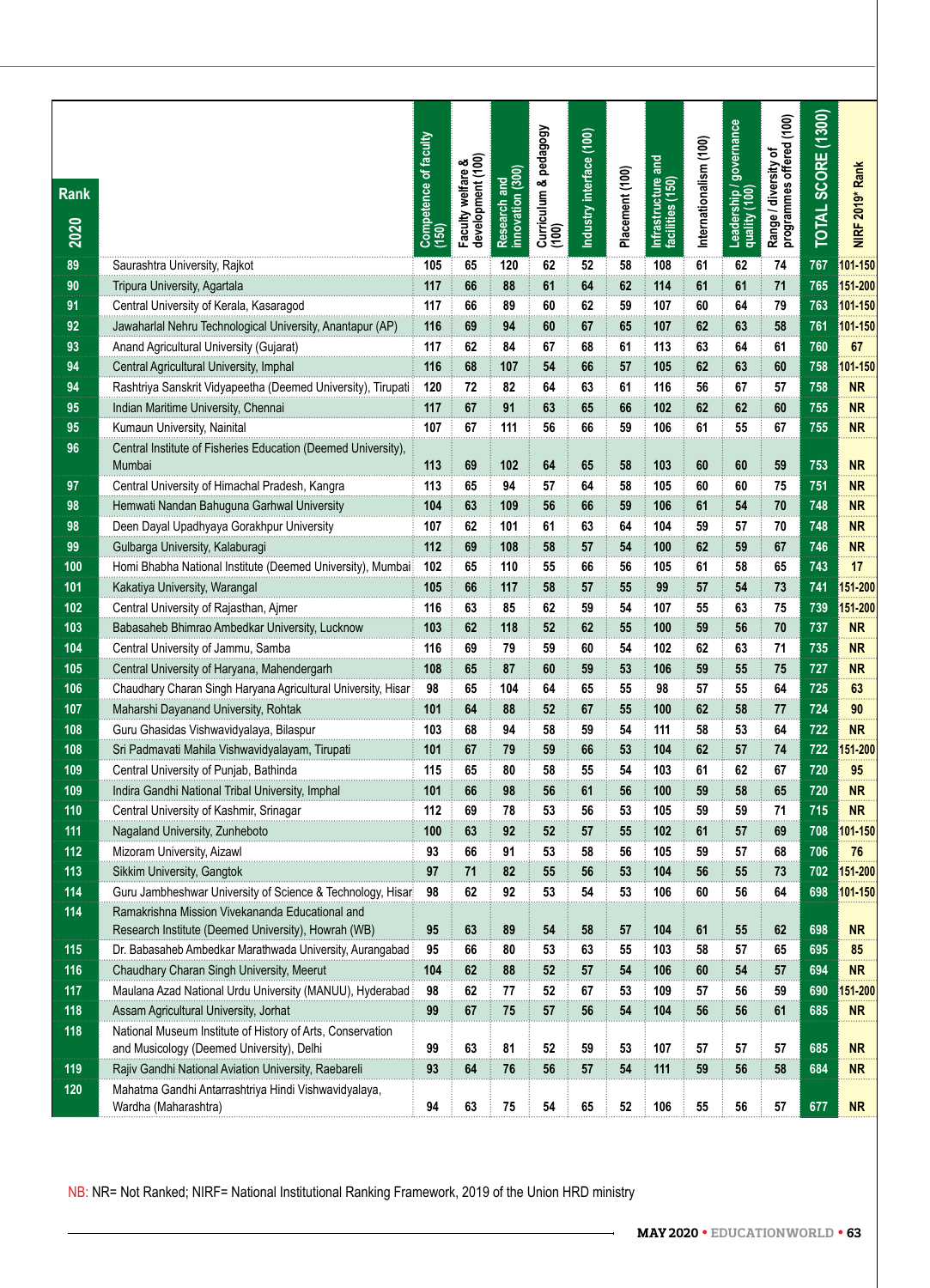## **Government universities: State rankings**



JNU VC Dr. Jagadesh Kumar (left) at convocation 2019

| <b>Rank</b> |                      |                                                                 |                                 |
|-------------|----------------------|-----------------------------------------------------------------|---------------------------------|
| India 2020  | 2020<br><b>State</b> | <b>Andhra Pradesh</b>                                           | <b>Total</b><br>score<br>(1300) |
| 23          | 1                    | Sri Venkateswara University, Tirupati                           | 922                             |
| 30          | $\overline{2}$       | Andhra University, Visakhapatnam                                | 903                             |
| 65          | 3                    | Krishna University, Machilipatnam                               | 816                             |
| 84          | 4                    | Jawaharlal Nehru Technological University, Kakinada             | 776                             |
| 87          | 5                    | Sri Krishnadevaraya University, Anantapur                       | 770                             |
| 92          | 6                    | Jawaharlal Nehru Technological University, Anantapuri           | 761                             |
| 94          | 7                    | Rashtriya Sanskrit Vidyapeetha (Deemed University).<br>Tirupati | 758                             |
| 108         | 8                    | Sri Padmavati Mahila Vishwavidyalayam, Tirupati                 | 722                             |

| <b>Rank</b><br>2020<br>India | 2020<br><b>State</b> | <b>Chhattisgarh</b>                          | <b>Total</b><br>score<br>(1300) |
|------------------------------|----------------------|----------------------------------------------|---------------------------------|
| 35                           |                      | Hidayatullah National Law University, Raipur | 891                             |
| 108                          | $\overline{2}$       | Guru Ghasidas Vishwavidyalaya, Bilaspur      | 722                             |

| Rank              |                             |                                                                                                  |                                 |
|-------------------|-----------------------------|--------------------------------------------------------------------------------------------------|---------------------------------|
| India 2020        | <b>2020</b><br><b>State</b> | <b>Delhi</b>                                                                                     | <b>Total</b><br>score<br>(1300) |
| 3                 | 1                           | Jawaharlal Nehru University (JNU)                                                                | 1145                            |
| $\overline{4}$    | 2                           | University of Delhi                                                                              | 1142                            |
| 14                | 3                           | National Law University (NLU)                                                                    | 1004                            |
| 19                | 4                           | Delhi Technological University                                                                   | 989                             |
| 22                | 5                           | Dr. BR Ambedkar University                                                                       | 927                             |
| 27                | 6                           | Indraprastha Institute of Information Technology (IIIT)                                          | 914                             |
| 31                | 7                           | The Indian Law Institute (Deemed University)                                                     | 900                             |
| 32                | 8                           | Indian Agricultural Research Institute                                                           | 898                             |
| 32                | 8                           | School of Planning & Architecture (Deemed University)                                            | 898                             |
| 39                | 9                           | Jamia Millia Islamia                                                                             | 879                             |
| 50                | 10                          | TERI School of Advanced Studies (Deemed University)                                              | 851                             |
| 67                | 11                          | Guru Gobind Singh Indraprastha University                                                        | 813                             |
| 70                | 12                          | Rashtriya Sanskrit Sansthan (Deemed University)                                                  | 808                             |
| 118               | 13                          | National Museum Institute of History of Arts.<br>Conservation and Musicology (Deemed University) | 685                             |
|                   |                             |                                                                                                  |                                 |
| Rank<br>ndia 2020 |                             | Gujarat                                                                                          | <b>Total</b><br>score<br>(1300) |

| <b>Rank</b>               |                   |                                       |                                 |
|---------------------------|-------------------|---------------------------------------|---------------------------------|
| India 2020                | <b>State 2020</b> | Assam                                 | <b>Total</b><br>score<br>(1300) |
| 41                        | 1                 | <b>Tezpur University</b>              | 876                             |
| 75                        | $\overline{2}$    | Gauhati University                    | 797                             |
| 76                        | 3                 | Assam University, Silchar             | 795                             |
| 118                       | 4                 | Assam Agricultural University, Jorhat | 685                             |
|                           |                   |                                       |                                 |
|                           |                   |                                       |                                 |
| <b>Rank</b><br>India 2020 | <b>State 2020</b> | <b>Bihar</b>                          | <b>Total</b><br>score<br>(1300) |

| <b>Rank</b> |                            |                                         | <b>Total</b>    |
|-------------|----------------------------|-----------------------------------------|-----------------|
| India 2020  | 2020<br>ഇ<br><u>ត្ត</u>    | <b>Bihar</b>                            | score<br>(1300) |
| 56          |                            | Central University of South Bihar, Gaya | 835             |
| 59          | $\boldsymbol{\mathcal{P}}$ | Nalanda University, Rajgir              | 830             |

| <b>Rank</b> |                   |                                                |                                 |
|-------------|-------------------|------------------------------------------------|---------------------------------|
| India 2020  | <b>State 2020</b> | Gujarat                                        | <b>Total</b><br>score<br>(1300) |
| 33          | 1                 | The Maharaja Sayajirao University of Baroda    | 896                             |
| 36          | $\mathbf{2}$      | Sardar Patel University, Vallabh Vidyanagar    | 889                             |
| 37          | 3                 | Veer Narmad South Gujarat University, Surat    | 887                             |
| 39          | 4                 | Swarnim Gujarat Sports University, Gandhinagar | 879                             |
| 68          | 5                 | Gujarat University, Ahmedabad                  | 810                             |
| 69          | 6                 | Gujarat National Law University, Gandhinagar   | 809                             |
| 85          | 7                 | Central University of Gujarat, Gandhinagar     | 774                             |
| 89          | 8                 | Saurashtra University, Rajkot                  | 767                             |
| 93          | 9                 | <b>Anand Agricultural University</b>           | 760                             |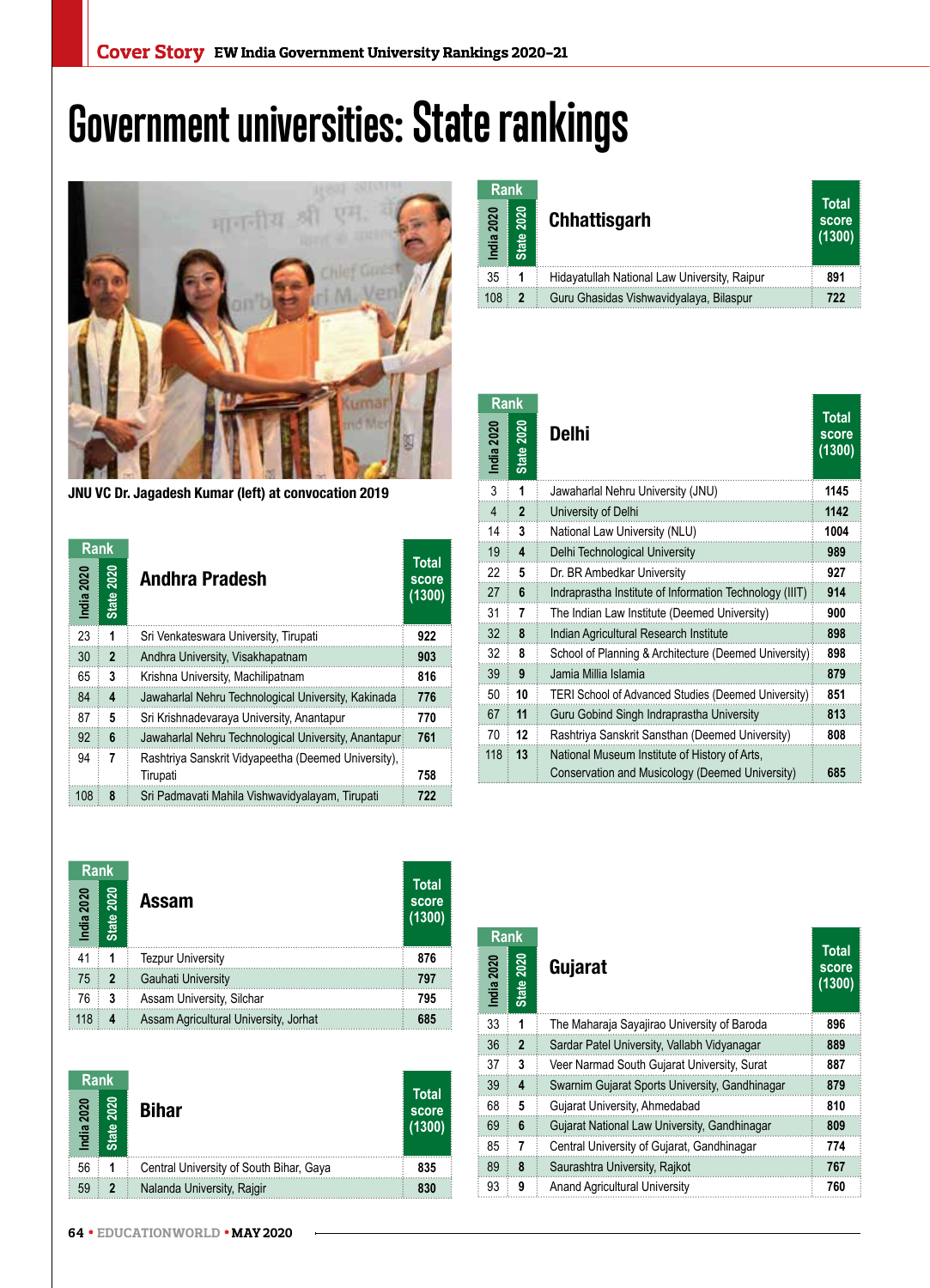

Himachal Pradesh University: #1 state rank

| Rank       |                   |                                                                                                                 |                                 |
|------------|-------------------|-----------------------------------------------------------------------------------------------------------------|---------------------------------|
| India 2020 | <b>State 2020</b> | <b>Haryana</b>                                                                                                  | <b>Total</b><br>score<br>(1300) |
| 46         | 1                 | National Dairy Research Institute (Deemed<br>University), Karnal                                                | 860                             |
| 48         | $\overline{2}$    | National Brain Research Centre (NBRC)<br>Deemed University, Manesar (Gurgaon)                                   | 855                             |
| 66         | 3                 | National Institute of Food Technology<br>Entrepreneurship and Management (NIFTEM)<br>Deemed University, Sonipat | 815                             |
| 68         | 4                 | Kurukshetra University                                                                                          | 810                             |
| 105        | 5                 | Central University of Haryana, Mahendergarh                                                                     | 727                             |
| 106        | 6                 | Chaudhary Charan Singh Haryana Agricultural<br>University, Hisar                                                | 725                             |
| 107        | 7                 | Maharshi Dayanand University, Rohtak                                                                            | 724                             |
| 114        | 8                 | Guru Jambheshwar University of Science &<br>Technology, Hisar                                                   | 698                             |

| <b>Rank</b>        |                      |                                                |                                 |
|--------------------|----------------------|------------------------------------------------|---------------------------------|
| <b>2020</b><br>dia | 2020<br><b>State</b> | <b>Himachal Pradesh</b>                        | <b>Total</b><br>score<br>(1300) |
| 52                 |                      | Himachal Pradesh University, Shimla            | 847                             |
| 97                 |                      | Central University of Himachal Pradesh, Kangra | 751                             |

| <b>Rank</b> |                |                                         |                                 |
|-------------|----------------|-----------------------------------------|---------------------------------|
| India 2020  | 2020<br>State  | Jammu & Kashmir                         | <b>Total</b><br>score<br>(1300) |
| 66          | 1              | University of Jammu                     | 815                             |
| 86          | $\overline{2}$ | University of Kashmir, Srinagar         | 772                             |
| 104         | 3              | Central University of Jammu, Samba      | 735                             |
| 110         | 4              | Central University of Kashmir, Srinagar | 715                             |

| <b>Rank</b> |               |                                         |                                 |
|-------------|---------------|-----------------------------------------|---------------------------------|
| India 2020  | 2020<br>State | <b>Jharkhand</b>                        | <b>Total</b><br>score<br>(1300) |
| 88          |               | Central University of Jharkhand, Ranchi | 768                             |
|             |               |                                         |                                 |

| <b>Rank</b> |                      |                                                                                |                                 |
|-------------|----------------------|--------------------------------------------------------------------------------|---------------------------------|
| India 2020  | 2020<br><b>State</b> | Karnataka                                                                      | <b>Total</b><br>score<br>(1300) |
| 1           | 1                    | Indian Institute of Science (IISc), Bangalore                                  | 1183                            |
| 11          | $\overline{2}$       | National Institute of Mental Health and Neuro<br>Sciences (NIMHANS), Bangalore | 1041                            |
| 11          | $\mathbf{c}$         | National Law School of India University (NLSIU),<br>Bangalore                  | 1041                            |
| 15          | 3                    | Jawaharlal Nehru Centre for Advanced Scientific<br>Research, Bangalore         | 1002                            |
| 20          | 4                    | <b>Bangalore University</b>                                                    | 977                             |
| 22          | 5                    | International Institute of Information Technology (IIIT),<br>Bangalore         | 927                             |
| 38          | 6                    | University of Mysore                                                           | 884                             |
| 46          | 7                    | Karnatak University, Dharwad                                                   | 860                             |
| 73          | 8                    | Central University of Karnataka, Kalaburagi                                    | 800                             |
| 82          | 9                    | University of Agricultural Sciences, Bangalore                                 | 780                             |
| 99          | 10                   | Gulbarga University, Kalaburagi                                                | 746                             |

| Rank                      |                   |                                                                         |                                 |  |
|---------------------------|-------------------|-------------------------------------------------------------------------|---------------------------------|--|
| India 2020                | <b>State 2020</b> | Kerala                                                                  | <b>Total</b><br>score<br>(1300) |  |
| 54                        | 1                 | Cochin University of Science & Technology (CUSAT)                       | 840                             |  |
| 63                        | $\overline{2}$    | University of Kerala, Thiruvananthapuram                                | 819                             |  |
| 64                        | 3                 | Indian Institute of Space Science and Technology,<br>Thiruvananthapuram | 818                             |  |
| 79                        | 4                 | Mahatma Gandhi University, Kottayam                                     | 790                             |  |
| 91                        | 5                 | Central University of Kerala, Kasaragod                                 | 763                             |  |
|                           |                   |                                                                         |                                 |  |
| <b>Rank</b><br>India 2020 | <b>State 2020</b> | <b>Madhya Pradesh</b>                                                   | <b>Total</b><br>score<br>(1300) |  |

| <b>Rank</b> |                      |                                                                                                        |                                 |
|-------------|----------------------|--------------------------------------------------------------------------------------------------------|---------------------------------|
| India 2020  | 2020<br><b>State</b> | <b>Madhya Pradesh</b>                                                                                  | <b>Total</b><br>score<br>(1300) |
| 17          | 1                    | National Law Institute University (NLIU), Bhopal                                                       | 997                             |
| 57          | $\overline{2}$       | Lakshmibai National Institute of Physical Education<br>(Deemed University), Gwalior                    | 833                             |
| 58          | 3                    | Atal Bihari Vajpayee Indian Institute of Information<br>Technology and Management (ABV-IIITM), Gwalior | 832                             |
| 60          | 4                    | Dr. Harisingh Gour Vishwavidyalaya, Sagar                                                              | 829                             |
| 77          | 5                    | Jiwaji University, Gwalior                                                                             | 794                             |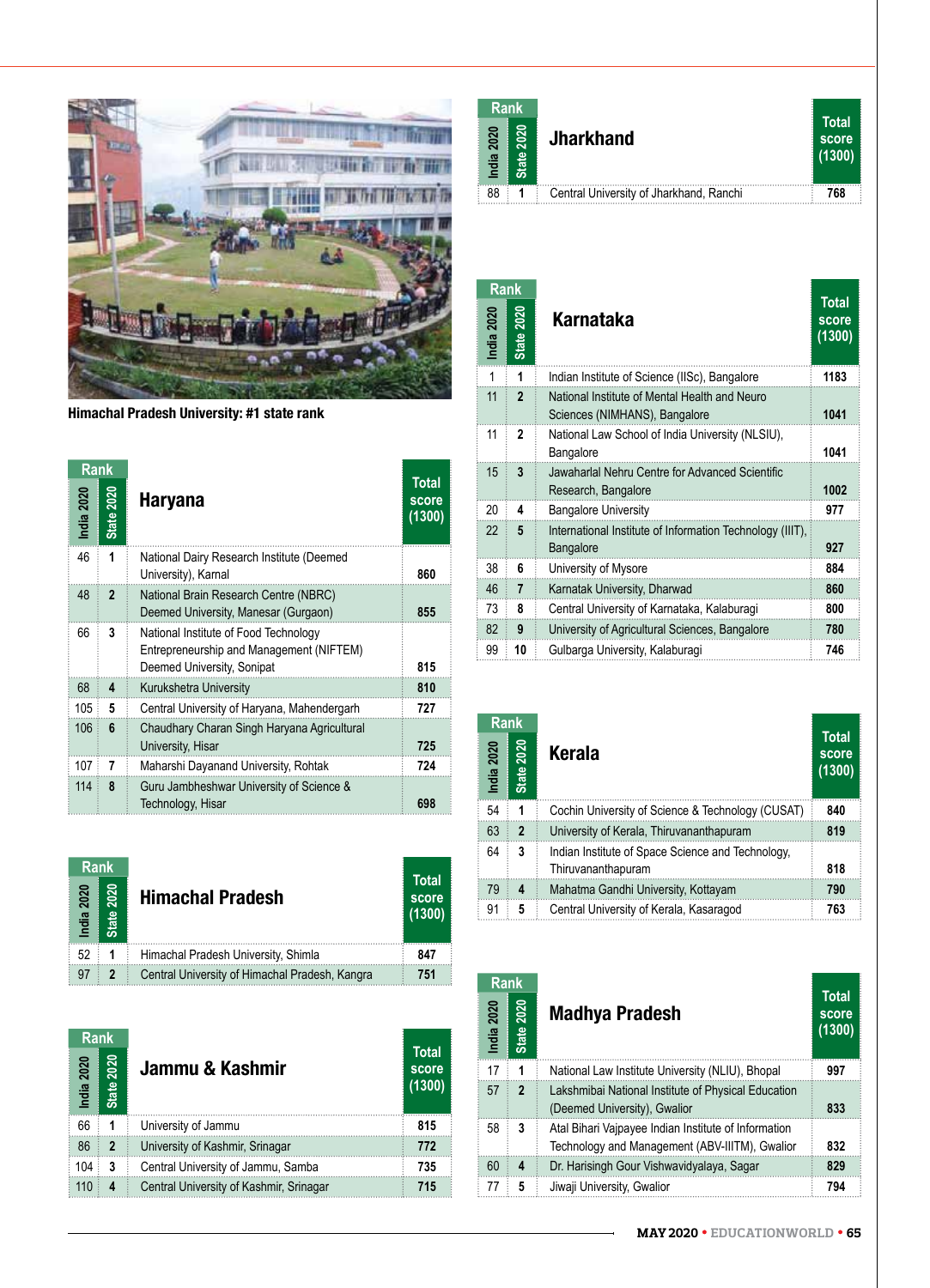

TIFR research scholars: Maharashtra #1

| Rank       |                      |                                                                         |                          |
|------------|----------------------|-------------------------------------------------------------------------|--------------------------|
| India 2020 | 2020<br><b>State</b> | Maharashtra                                                             | Total<br>score<br>(1300) |
| 2          | 1                    | Tata Institute of Fundamental Research (TIFR),<br>Mumbai                | 1153                     |
| 9          | $\mathbf{2}$         | Institute of Chemical Technology, Mumbai                                | 1098                     |
| 10         | 3                    | University of Mumbai                                                    | 1067                     |
| 20         | 4                    | Savitribai Phule Pune University                                        | 977                      |
| 43         | 5                    | Shivaji University, Kolhapur                                            | 869                      |
| 60         | 6                    | Kavikulaguru Kalidas Sanskrit University, Ramtek<br>(Nagpur)            | 829                      |
| 65         | 7                    | Tilak Maharashtra Vidyapeeth, Pune                                      | 816                      |
| 96         | 8                    | Central Institute of Fisheries Education<br>(Deemed University), Mumbai | 753                      |
| 100        | 9                    | Homi Bhabha National Institute (Deemed University),<br>Mumbai           | 743                      |
| 115        | 10                   | Dr. Babasaheb Ambedkar Marathwada University,<br>Aurangabad             | 695                      |
| 120        | 11                   | Mahatma Gandhi Antarrashtriya Hindi<br>Vishwavidyalaya, Wardha          | 677                      |

| <b>Rank</b>   |                      |                                                  |                          |
|---------------|----------------------|--------------------------------------------------|--------------------------|
| 2020<br>India | 2020<br><b>State</b> | <b>Manipur</b>                                   | Total<br>score<br>(1300) |
| 86            | 1                    | Manipur University, Imphal                       | 772                      |
| 94            | $\overline{2}$       | Central Agricultural University, Imphal          | 758                      |
| 109           | 3                    | Indira Gandhi National Tribal University, Imphal | 720                      |

| <b>Rank</b><br>2020<br>India | 2020<br>eig<br>œ٥ | <b>Odisha</b>                         | Total<br>score<br>(1300) |
|------------------------------|-------------------|---------------------------------------|--------------------------|
| 72                           |                   | Central University of Odisha, Koraput | 801                      |
| 80                           |                   | Utkal University, Bhubaneswar         | 787                      |

| Rank       |                             |                                                                                        |                                 |
|------------|-----------------------------|----------------------------------------------------------------------------------------|---------------------------------|
| India 2020 | <b>State 2020</b>           | Punjab                                                                                 | <b>Total</b><br>score<br>(1300) |
| 6          | 1                           | Panjab University, Chandigarh                                                          | 1117                            |
| 18         | $\overline{2}$              | Punjabi University, Patiala                                                            | 993                             |
| 26         | 3                           | Guru Nanak Dev University, Amritsar                                                    | 916                             |
| 26         | 3                           | Punjab Engineering College (PEC) Deemed<br>University, Chandigarh                      | 916                             |
| 45         | 4                           | Punjab Agricultural University, Ludhiana                                               | 865                             |
| 53         | 5                           | Sant Longowal Institute of Engineering and<br>Technology (Deemed University), Longowal | 843                             |
| 109        | 6                           | Central University of Punjab, Bathinda                                                 | 720                             |
| Rank       |                             |                                                                                        |                                 |
| India 2020 | <b>2020</b><br><b>State</b> | Rajasthan                                                                              | <b>Total</b><br>score<br>(1300) |
| 21         | 1                           | National Law University (NLU), Jodhpur                                                 | 969                             |
| 24         | $\overline{2}$              | University of Rajasthan, Jaipur                                                        | 920                             |
| 102        | 3                           | Central University of Rajasthan, Ajmer                                                 | 739                             |
| Rank       |                             |                                                                                        |                                 |

| <b>Rank</b> |                      |                                        |                                 |
|-------------|----------------------|----------------------------------------|---------------------------------|
| India 2020  | 2020<br><b>State</b> | Rajasthan                              | <b>Total</b><br>score<br>(1300) |
| 21          | 1                    | National Law University (NLU), Jodhpur | 969                             |
| 24          | $\mathbf{2}$         | University of Rajasthan, Jaipur        | 920                             |
| 102         | 3                    | Central University of Rajasthan, Ajmer | 739                             |

| <b>Rank</b> |                   |                                                                      |                                 |
|-------------|-------------------|----------------------------------------------------------------------|---------------------------------|
| India 2020  | <b>State 2020</b> | <b>Tamil Nadu</b>                                                    | <b>Total</b><br>score<br>(1300) |
| 5           | 1                 | Anna University, Chennai                                             | 1127                            |
| 19          | $\overline{2}$    | Bharathidasan University, Trichy                                     | 989                             |
| 25          | 3                 | University of Madras                                                 | 918                             |
| 27          | 4                 | <b>Bharathiar University, Coimbatore</b>                             | 914                             |
| 29          | 5                 | Annamalai University, Annamalai Nagar                                | 905                             |
| 30          | 6                 | Alagappa University, Karaikudi                                       | 903                             |
| 38          | 7                 | Madurai Kamaraj University                                           | 884                             |
| 49          | 8                 | Chennai Mathematical Institute                                       | 852                             |
| 55          | 9                 | Tamil Nadu Dr. J. Jayalalithaa Fisheries University,<br>Nagapattinam | 837                             |
| 69          | 10                | Periyar University, Salem                                            | 809                             |
| 70          | 11                | Central University of Tamil Nadu, Thiruvarur                         | 808                             |
| 72          | 12                | Tamil Nadu Agricultural University, Coimbatore                       | 801                             |
| 73          | 13                | Tamil Nadu Veterinary & Animal Sciences University,<br>Chennai       | 800                             |
| 81          | 14                | Mother Teresa Women's University, Kodaikanal                         | 786                             |
| 83          | 15                | Manonmaniam Sundaranar University, Tirunelveli                       | 778                             |
| 85          | 16                | The Tamil Nadu Dr. MGR Medical University, Chennai                   | 774                             |
| 87          | 17                | Tamil University, Thanjavur                                          | 770                             |
| 95          | 18                | Indian Maritime University, Chennai                                  | 755                             |